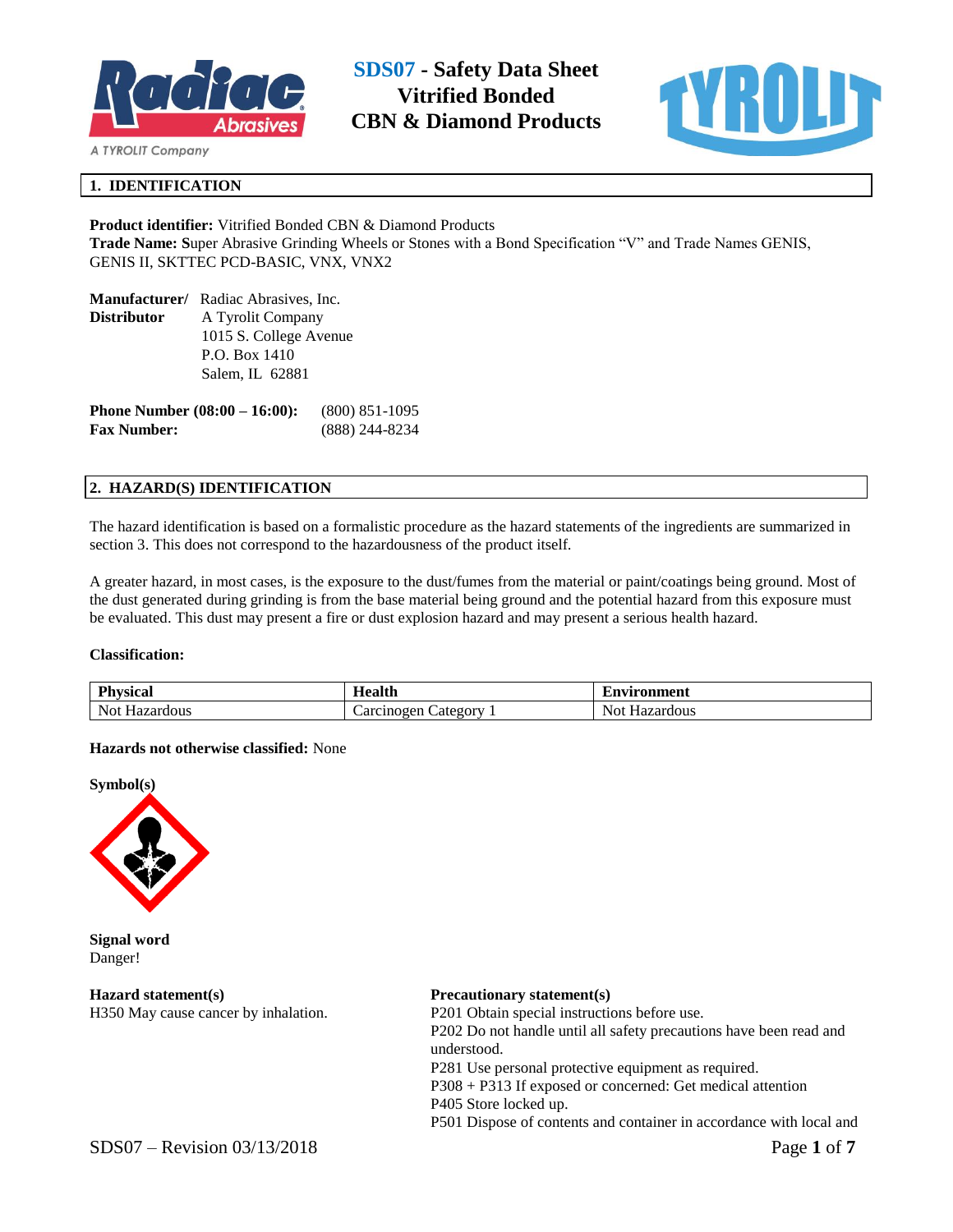national regulations.

# **3. COMPOSITION / INFORMATION ON INGREDIENTS**

#### **Mixtures:**

| <b>Chemical name</b>                                                                                                    | CAS No.        | <b>Concentration</b> |  |
|-------------------------------------------------------------------------------------------------------------------------|----------------|----------------------|--|
|                                                                                                                         |                |                      |  |
| Cubic Boron Nitride                                                                                                     | 10043-11-5     | $\leq 75\%$          |  |
| Diamond                                                                                                                 | 7782-40-3      | $\leq 60\%$          |  |
| Glass or Glass/Porcelain                                                                                                | NA.            | $\leq 30\%$          |  |
| Aluminum Oxide                                                                                                          | 1344-28-1      | $\leq 15\%$          |  |
| Silicon Carbide                                                                                                         | $409 - 21 - 2$ | $\leq15\%$           |  |
| Ceramic Microspheres                                                                                                    | NA.            | $\leq15\%$           |  |
| Quartz Silica                                                                                                           | 14808-60-7     | $1\%$                |  |
| The specific identity and/or exact percentage (concentration) of composition has been withheld as a trade secret and to |                |                      |  |
| cover products of variable composition. For more information about the composition for sampling purposes, contact       |                |                      |  |

Radiac Abrasives.

# **4. FIRST-AID MEASURES**

**Inhalation:** If exposed to dust from grinding: Remove victim to fresh air and keep at rest in a position comfortable for breathing. Get immediate medical attention if breathing is difficult.

**Skin contact:** Wash dust from skin with soap and water. Launder contaminated clothing before reuse.

**Eye contact:** Do not rub. Flush eyes thoroughly with plenty of water for several minutes, holding open eyelids. Get medical attention if irritation persists. Obtain immediate medical attention for foreign body in the eye.

**Ingestion:** If grinding dust is swallowed, seek medical attention.

**Most important symptoms/effects, acute and delayed:** Eye and skin contact with grinding dust may cause mechanical irritation. Inhalation of dust may cause nose, throat and upper respiratory tract irritation Prolonged overexposure to respirable crystalline silica causes lung disease (silicosis) and increases the risk of lung cancer. Risk of cancer depends on duration and level of exposure.

**Indication of immediate medical attention and special treatment, if necessary:** Immediate medical attention is generally not required.

## **5. FIRE-FIGHTING MEASURES**

**Suitable (and unsuitable) extinguishing media:** Use any media that is appropriate for the surrounding materials.

**Specific hazards arising from the chemical:** This product is not combustible; however, consideration must be given to the potential fire or explosion hazards from the base material being processed. Many materials create flammable or explosive dusts or turnings when machined or ground.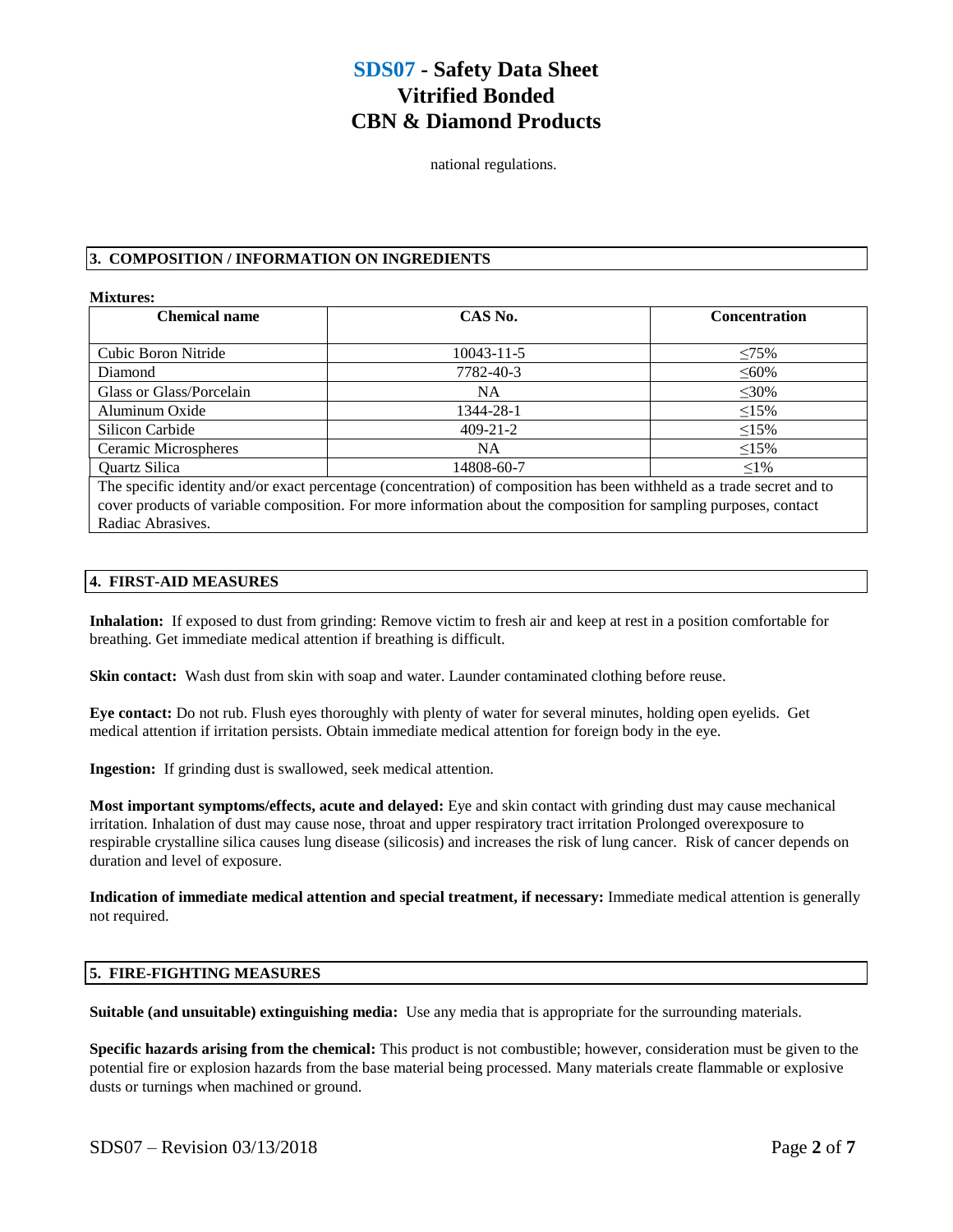**Special protective equipment and precautions for fire-fighters:** Firefighters should wear full emergency equipment and NIOSH approved positive pressure self-contained breathing apparatus.

# **6. ACCIDENTAL RELEASE MEASURES**

**Personal precautions, protective equipment, and emergency procedures:** Wear appropriate respirator and protective clothing as needed to avoid eye contact and inhalation of dust.

**Environmental precautions:** Avoid contamination of water supplies and environmental releases. Report spills as required to authorities.

**Methods and materials for containment and cleaning up:** Carefully collect dry material, avoiding the creation of airborne dust. Place in a suitable container for disposal.

## **7. HANDLING AND STORAGE**

**Precautions for safe handling:** Avoid breathing dust. Use with adequate ventilation. Avoid eye and skin contact with grinding dust. Wear suitable gloves, eye protection and appropriate protective clothing according to the operation. Wash thoroughly after handling. Consider potential exposure to components of the base materials or coatings being ground. Refer to OSHA's substance specific standards for additional work practice requirements where applicable.

**Conditions for safe storage, including any incompatibilities:** Store in accordance with ANSI B7.1. Protect abrasive wheels from damage.

#### **8. EXPOSURE CONTROLS / PERSONAL PROTECTION**

#### **Exposure guidelines:**

| Cubic Boron Nitride      | None Established                                       |  |
|--------------------------|--------------------------------------------------------|--|
| Diamond                  | None Established                                       |  |
| Glass or Glass/Porcelain | None Established                                       |  |
| Aluminum Oxide           | 15 mg/m3 TWA OSHA PEL (total dust)                     |  |
|                          | 5 mg/m3 TWA OSHA PEL (respirable fraction)             |  |
| Silicon Carbide          | $0.1$ mg/m3 f/cc(F) TWA ACGIH TLV (including whiskers) |  |
|                          | 15 mg/m3 TWA OSHA PEL (total dust)                     |  |
|                          | 5 mg/m3 TWA OSHA PEL (respirable fraction)             |  |
| Ceramic Microspheres     | None Established                                       |  |
| Quartz Silica            | 0.025 mg/m3 TWA ACGIH TLV (respirable fraction), 0.05  |  |
|                          | mg/m3 TWA OSHA PEL                                     |  |

**Appropriate engineering controls:** Use local exhaust or general ventilation as required to minimize exposure to dust and maintain the concentration of contaminants below the TLVs.

#### **Individual protection measures, such as personal protective equipment:**

**Respiratory protection:** Use NIOSH approved respirator if exposure limits are exceeded or where dust exposures are excessive. Consider the potential for exposure to components of the coatings or base material being ground in selecting proper respiratory protection. Refer to OSHA's specific standards for lead, cadmium, etc. where appropriate. Selection of respiratory protection depends on the contaminant type, form and concentration. Select and use respirators in accordance with OSHA 1910.134 and good industrial hygiene practice.

**Skin protection:** Cloth or leather gloves recommended.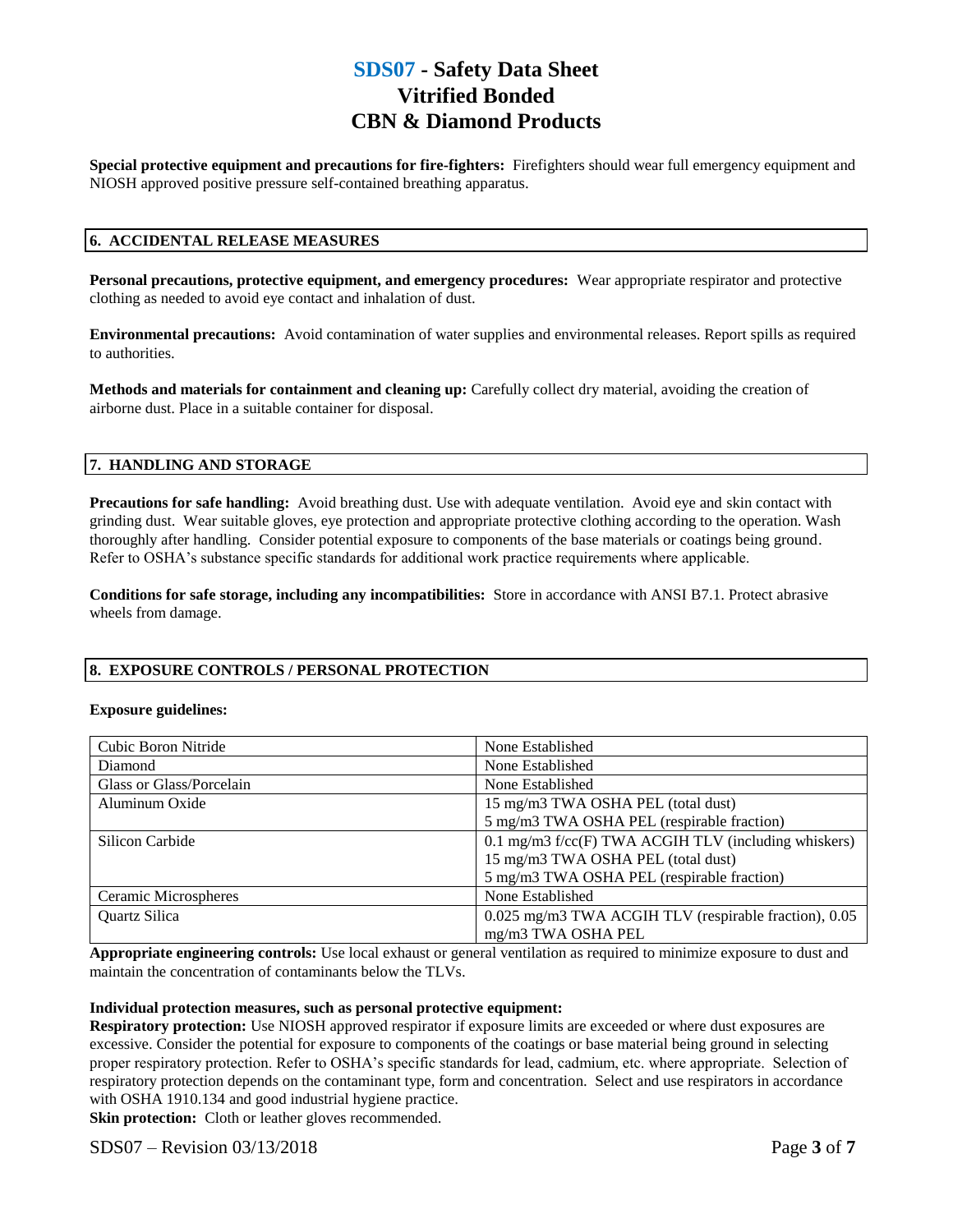**Eye protection:** Safety goggles or face shield over safety glasses with side shields. **Other:** Protective clothing as needed to prevent contamination of personal clothing. Hearing protection may be required.

# **9. PHYSICAL AND CHEMICAL PROPERTIES**

**Appearance (physical state, color, etc.):** Solid of various colors, mostly light gray to black. **Odor:** No Odor

| <b>Odor threshold:</b> Not applicable                 | <b>pH</b> : Not applicable                              |
|-------------------------------------------------------|---------------------------------------------------------|
| Melting point/freezing point: Not applicable          | Initial boiling point and boiling range: Not applicable |
| Flash point: Non-Combustible                          | <b>Evaporation rate:</b> Not applicable                 |
| Flammability (solid, gas): Not flammable              | <b>UEL:</b> Not applicable                              |
| <b>Flammable limits: LEL:</b> Not applicable          | Vapor density:                                          |
| Vapor pressure: Not applicable                        | <b>Solubility(ies):</b> Not applicable                  |
| <b>Relative density: 1.2-2.8</b>                      | <b>Auto-ignition temperature:</b> Not applicable        |
| Partition coefficient: n-ctanol/water: Not applicable | <b>Viscosity:</b> Not applicable                        |
| <b>Decomposition temperature:</b> Not applicable      |                                                         |

# **10. STABILITY AND REACTIVITY**

**Reactivity:** Not reactive

**Chemical stability:** Stable. Avoid overspeed and unsafe use conditions.

**Possibility of hazardous reactions:** Will not occur.

**Conditions to avoid:** None known

**Incompatible materials:** Strong acids and bases

**Hazardous decomposition products:** Dust from grinding could contain ingredients listed in Section 3 and other, potentially more hazardous components of the base material being ground or coatings applied to the base material.

#### **11. TOXICOLOGICAL INFORMATION**

#### **Likely routes of exposure:**

**Inhalation:** Dust may cause respiratory irritation.

**Ingestion:** None expected under normal use conditions. Swallowing large pieces may cause obstruction of the gastrointestinal tract.

**Skin contact:** None expected under normal use conditions. Rubbing product across the skin may cause mechanical irritation or abrasions.

**Eye contact**: Dust may cause serious eye irritation. Dust particles may cause abrasive injury to the eyes.

**Chronic effects from short- and long-term exposure:** Long-term overexposure to respirable dust may cause lung damage (fibrosis) with symptoms of coughing, shortness of breath and diminished breathing capacity. Prolonged inhalation of respirable crystalline silica may cause lung disease and cancer. Risk of cancer depends on the level and duration of exposure. Chronic effects may be aggravated by smoking. Prolonged exposure to elevated noise levels during operations may affect hearing. A greater hazard, in most cases, is the exposure to the dust/fumes from the material or paint/coatings being ground. Most of the dust generated during grinding is from the base material being ground and the potential hazard from this exposure must be evaluated.

#### **Numerical measures of toxicity**:

SDS07 – Revision 03/13/2018 Page **4** of **7** Cubic Boron Nitride: No data available. Diamond: Oral rat LD50 > 2000 mg/kg, inhalation rat LC50 > 5.2 mg/L, dermal rat LD50 > 2000 mg/kg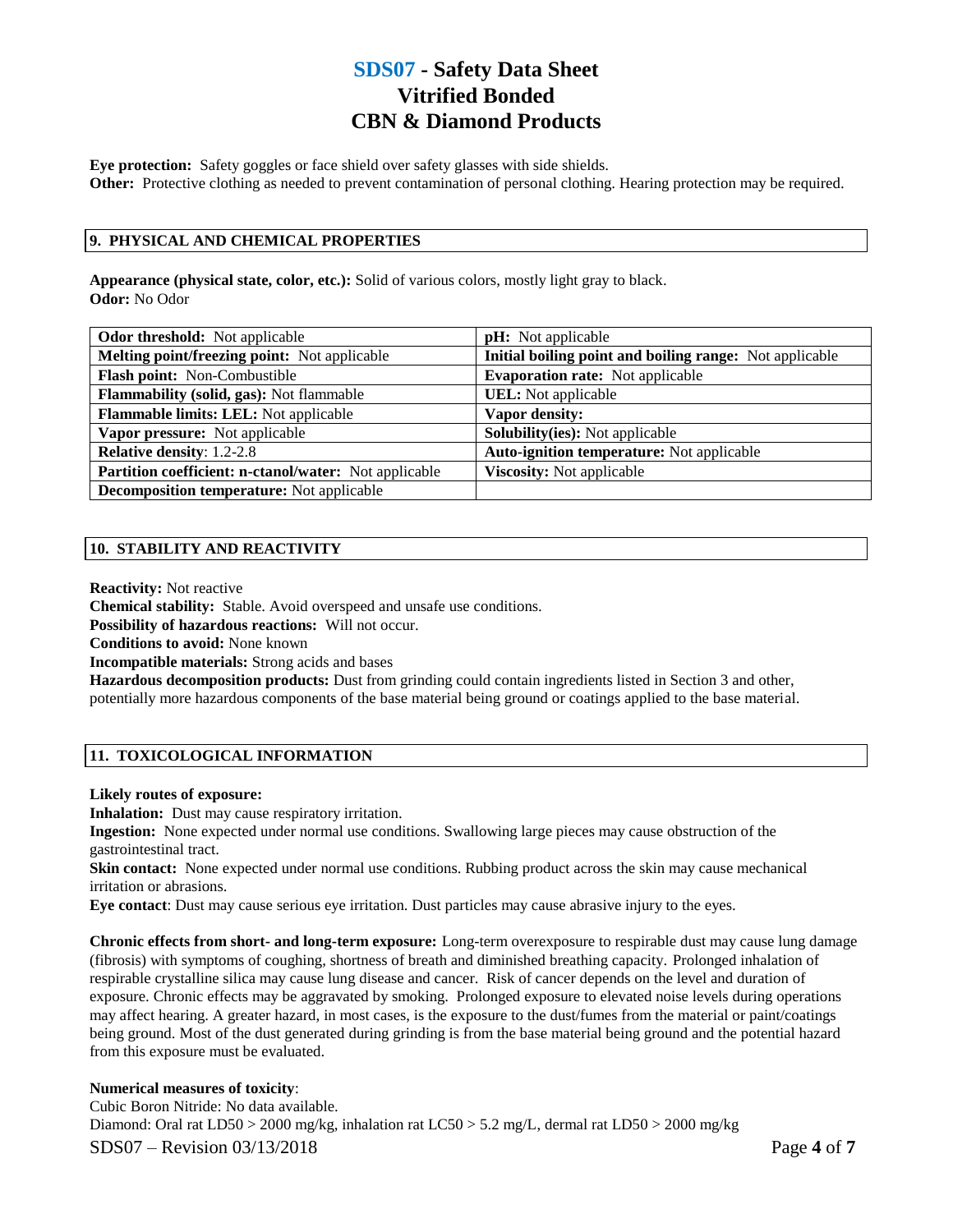Glass or Glass/Porcelain: No data available. Aluminum Oxide: Oral rat LD50 >2000 mg/kg, Dermal rat LD50 >2000 mg/kg Silicon Carbide: No data available. Ceramic Microspheres: No data available. Quartz Silica: Oral Rat LD50 - >22,500 mg/kg.

**Carcinogenicity:** Crystalline silica quartz is listed as "Carcinogenic to Humans" (Group 1) by IARC, "Known to be a Human Carcinogen" by NTP, as is an OSHA Listed Carcinogen. None of the other components of this product are listed as carcinogens by OSHA, IARC, NTP, or the EU CLP.

# **12. ECOLOGICAL INFORMATION**

#### **Ecotoxicity:**

Diamond: Oncorhynchus mykiss LC50 > 100 mg/L/96hr This product is not expected to be hazardous to the environment. **Persistence and degradability:** Biodegredation is not applicable to inorganic compounds. **Bioaccumulative potential:** No data available **Mobility in soil:** No data available. **Other adverse effects:** No data available.

#### **13. DISPOSAL CONSIDERATIONS**

Dispose in accordance with all applicable local, state/provincial and federal regulations. Local regulations may be more stringent than regional and national requirements. It is the responsibility of the waste generator to determine the toxicity and physical characteristics of the material to determine the proper waste identification and disposal in compliance with applicable regulations.

## **14. TRANSPORT INFORMATION**

|            | <b>UN Number</b> | <b>Proper shipping name</b> | <b>Hazard</b><br><b>Class</b> | Packing<br>Group | <b>Environmental</b><br><b>Hazard</b> |
|------------|------------------|-----------------------------|-------------------------------|------------------|---------------------------------------|
| <b>DOT</b> | None             | Not Regulated               | None                          | None             | None                                  |
| <b>TDG</b> | None             | Not Regulated               | None                          | None             | None                                  |

**Transport in bulk (according to Annex II of MARPOL 73/78 and the IBC Code):** Not applicable – product is transported only in packaged form.

**Special precautions:** None identified.

#### **15. REGULATORY INFORMATION**

**SARA Section 311/312 Hazard Categories:** Not Applicable (manufactured articles)

**SARA Section 313:** This product contains the following toxic chemicals subject to the reporting requirements of Section 313 of Title III of the Superfund Amendments and Reauthorization Act of 1986 and 40 CFR Part 372 (Toxic Chemical Release Reporting):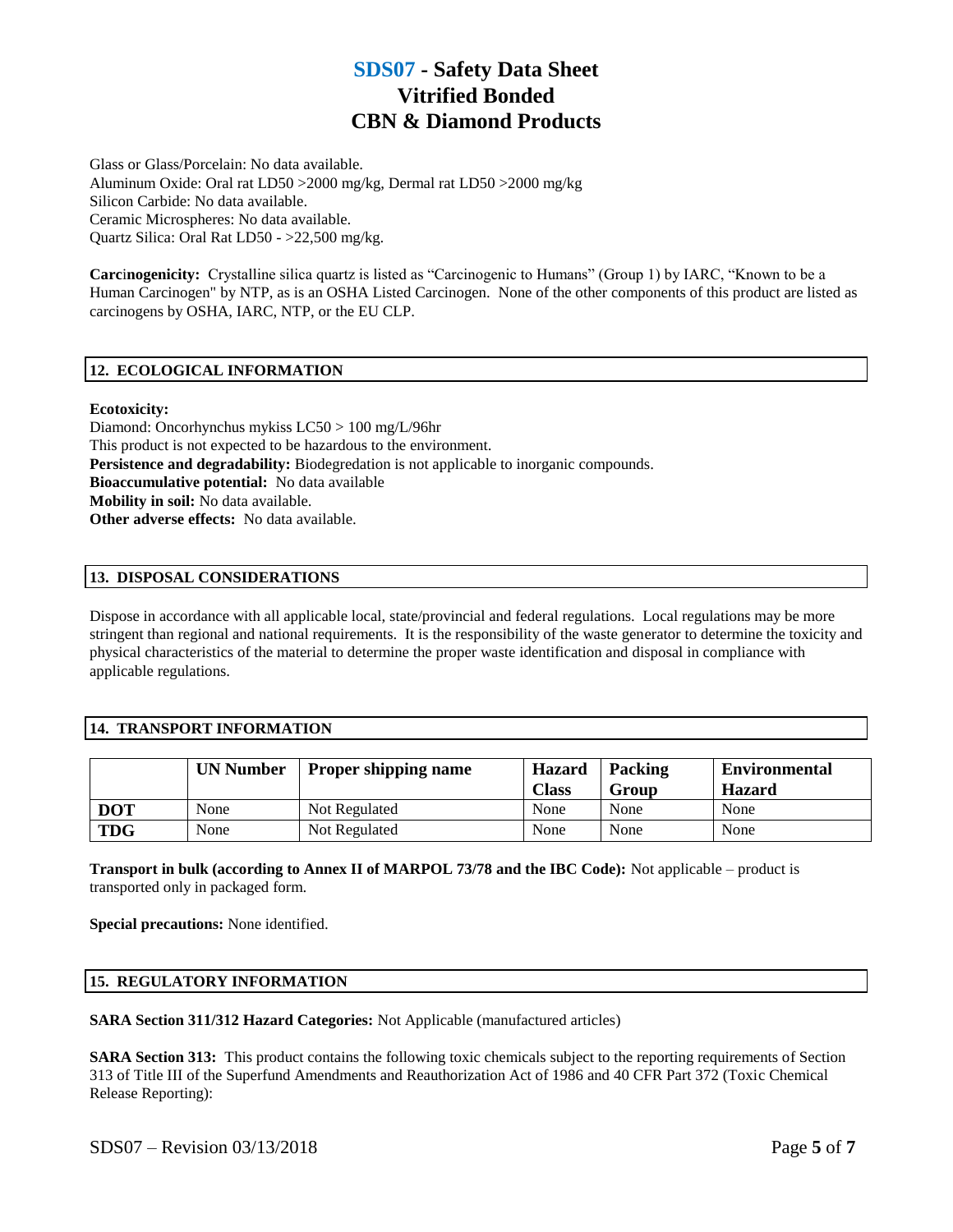| <b>Components</b> | للمعديد<br>л. н. н | $WT \%$ |
|-------------------|--------------------|---------|
| None              |                    |         |

**California Proposition 65:** WARNING You create dust when you cut, sand, drill or grind materials such as wood, paint, cement, masonry or metal. This dust often contains chemicals known to cause cancer, birth defects or other reproductive harm.

This SDS has been prepared in accordance with US OSHA HazCom 2012 and Canadian WHMIS 2015 regulations.

# **16. OTHER INFORMATION**

| <b>NFPA Rating:</b> Health $= 1$   | $Flammability = 0$ | Instability $= 0$    |
|------------------------------------|--------------------|----------------------|
| <b>HMIS Rating:</b> Health = $1^*$ | $Flammability = 0$ | Physical Hazard $=0$ |
| *Chronic Health Hazard             |                    |                      |

**Date of Revision:** 03/13/2018

The information and recommendations set forth are taken from sources believed to be accurate. Radiac Abrasives, Inc., a Tyrolit Company, makes no warranty with respect to the accuracy of this information or the suitability of these recommendations, assumes no liability to any user thereof. It is the responsibility of the user to investigate and understand pertinent sources of information to comply with all laws and procedures applicable to the safe use and handling of the product and to determine the suitability of the product for its intended use.